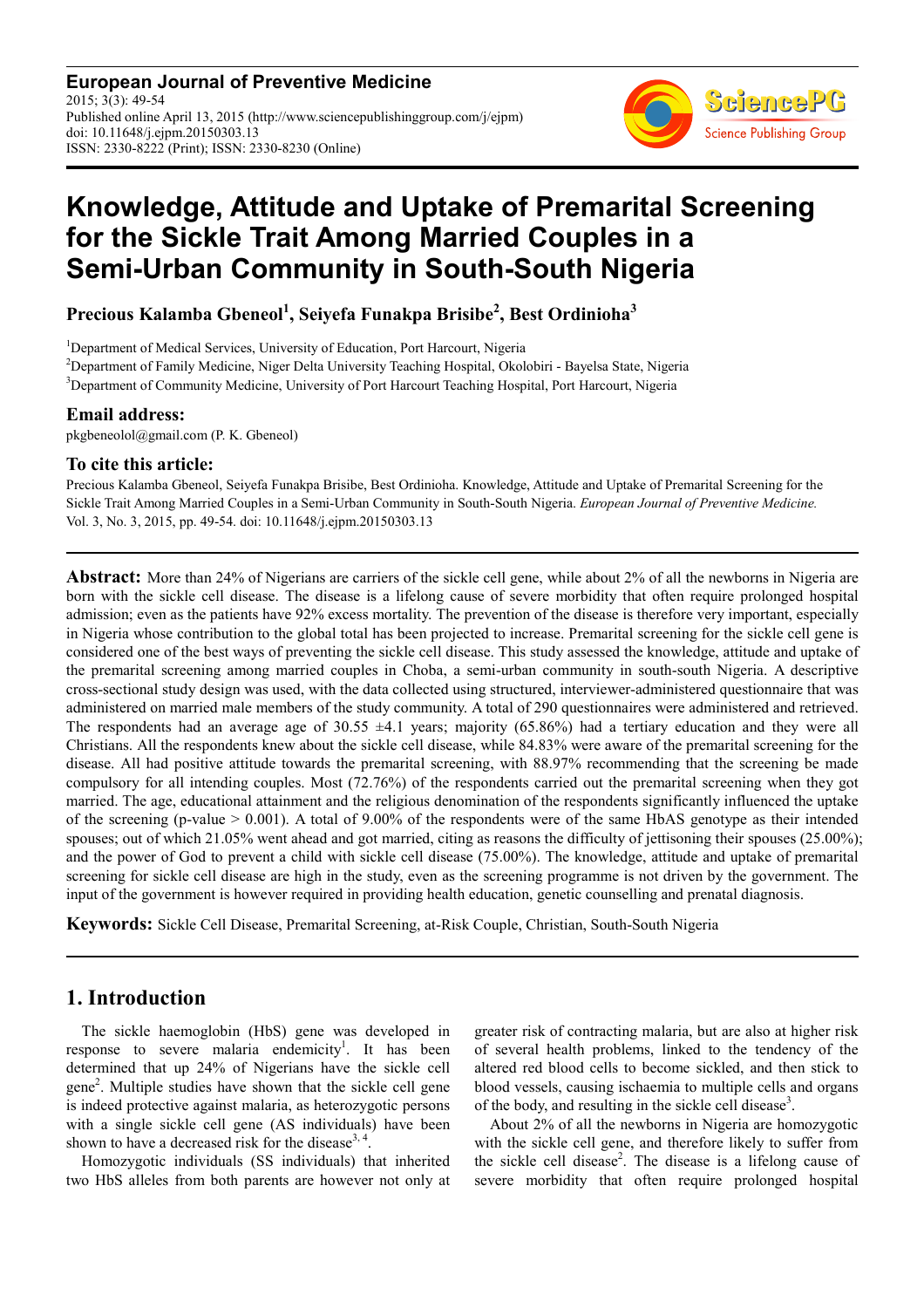admission; and responsible for deformities like the characteristic sickle cell facie; and the disabilities that arise from sickle cell crises and the foot ulcers and infections that characterize the disease<sup>5-7</sup>.

Yet, more than half of the newborn with the SS gene die in their first years of life; those that survive have an average life expectancy that is significantly less than the normal population, with reported excess mortality reaching up to  $92\%$ <sup>8, 9</sup>. It is also estimated that sickle-cell anaemia contributes the equivalent of 5% of under-five deaths on the African continent, more than 9% of such deaths in West Africa, and up to 16% of under-five deaths in individual West African countries, including Nigeria<sup>2</sup>.

The prevention of the inheritance of a double sickle cell gene is therefore much better than any healthcare that can be given to the patient with sickle cell disease, especially in endemic, low-resourced countries<sup>10, 11</sup>. This informs the recommendation of the 59<sup>th</sup> World Health Assembly that member states of the World Health Organization with sickle cell disease as a public health problem, should design and implement a comprehensive and integrated national programme, for the prevention and management of the disease.

In 2010, Nigeria was one of the three countries (Nigeria, India, and the Democratic Republic of the Congo [DRC]) that contributed 57% of the global total of newborns with sickle cell anaemia, but whereas the contributions of the two other countries have been projected to decrease by 2050, the contribution of Nigeria to the global total has been projected to increase from the present  $30\%$ , to  $35\%$  by  $2050^{12}$ . This calls for the urgent introduction of premarital screening programmes, and other preventive programmes in Nigeria, to for stale the projected increase.

Premarital screening for the identification of carriers of the sickle cell gene, and genetic counseling, especially for at-risk couples with the gene is considered one of the best ways of preventing the sickle cell disease in the newborn $10$ . The premarital screening involves the use of a low-cost laboratory test that detects the sickle cell haemoglobin; while the genetic counseling is primarily the educational and nondirective counseling of the at-risk couple on the consequences of their genotype, the probability of having babies with sickle cell disease, and the ways they can prevent or reduce the risk, using informed decisions that are consistent with their own values $^{13}$ .

Premarital screening is especially ideal for developing countries such as Nigeria, with high sickle cell disease burden; because it requires less technical expertise than comparable preventive measures such as prenatal diagnosis and in-vitro selection and implantation of normal embryo; and more importantly carries less ethical burden $14$ .

Currently, there is no formal premarital screening programme for the sickle cell gene in Nigeria, but religious bodies and other institutions that solemnize marriage in Nigeria increasingly ask intending couples to be screened for the disease. Screening programmes such as these are often able to detect a large proportion of at-risk couples, and therefore play a significant role in reducing the number of children born with a homozygotic sickle cell gene  $14, 15$ .

The modest efforts of the religious bodies in encouraging premarital screening for the sickle cell trait have not been adequately assessed. This study assessed the knowledge, attitude and uptake of the premarital screening among married couples in Choba, a semi-urban community in southsouth Nigeria, where premarital screening for the sickle cell trait has been in practice for some years. It is hoped that the results of the study would help in packaging a more comprehensive and government-led premarital screening programme in Nigeria.

# **2. Materials and Methods**

*Study site:* Choba is one of the host communities of the University of Port Harcourt, with a well-organized extended family structure that form the main basis of community administration. Most of the inhabitants of Choba community are subsistent farmers of cassava, yam and vegetables, although increasingly number are now self-employed artisans and traders; or in paid employment, as the community continue to run short of agricultural land, due to urbanization. Christianity is the main religion in the community, and Christian organizations are active in the community, especially in solemnizing marriages.

*Study design:* A descriptive cross-sectional study design was used, with the data collected using structured, interviewer-administered questionnaire that was administered on married male members of the selected extended families of the community.

*Sample size estimation:* The study was designed to detect a 5% difference in knowledge of premarital screening for the sickle cell trait, with an alpha error of 5%, acceptable beta error of 20%, and a statistical power of 80%; and using the prevalence of 78.9% recorded among the undergraduate students of the University of Benin, south-south Nigeria<sup>16</sup>. Using the usual formula for sample size determination for descriptive studies, the minimum required sample size was thus determined to be 256, but was made up to 300, to take care of non-responses.

*Data collection:* The data were collected by one of the authors (BO) and trained assistants in May 2014. The respondents for the questionnaire were selected using a multi-stage sampling technique. The first stage of the sampling process involved the random selection of two extended families, from each of the four villages that make up the Choba community, using the list provided by a trusted traditional chief. The second stage is the selection of respondents from the chosen extended families, carried out using the list provided by the secretary of the extended family. A respondent is eligible for the study when he is male, and has married within the past ten years, to coincide with the commencement of the premarital screening programme of churches in the community.

The questionnaire was used to gather information on the socio-demographic characteristics of the respondents, their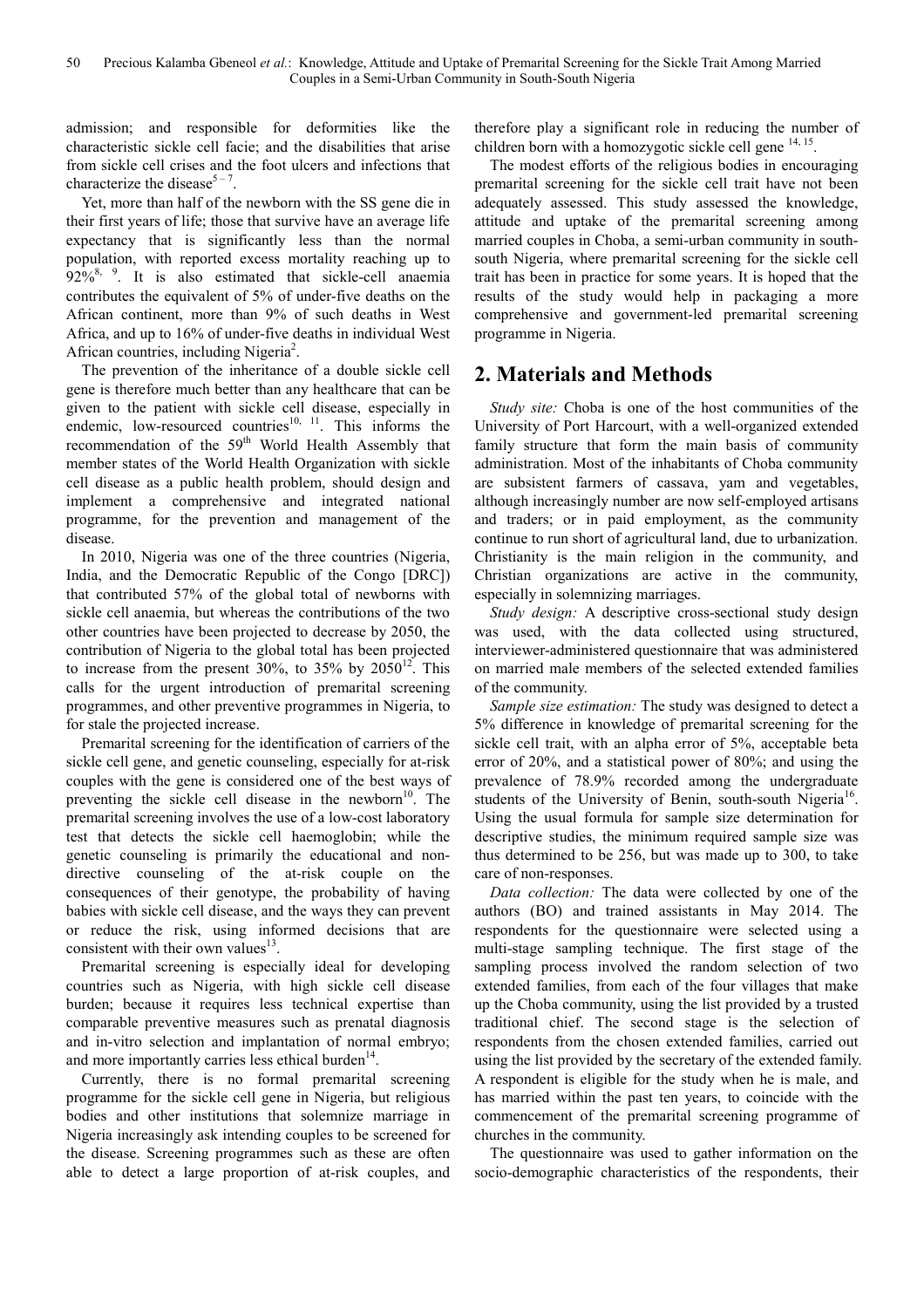knowledge and attitude towards sickle cell disease and premarital screening for the disease, and if they were screened for the sickle cell trait, when they got married.

*Data analysis:* The collected data were cleaned and entered into a database, and then analysed using SPSS. The knowledge of the respondents on sickle cell disease and premarital screening for the disease were assessed using a set of ten questions. Respondents were classified to have good knowledge when they have a score of 7 and above, classed as average when they have a score of between 5 and 6, and considered to have a poor knowledge with a score of less than 5. Summary measures were calculated for each outcome of interest; and bivariate analyses of interest were carried out, to test for associations. The test of significance was conducted using chi square tests, set at 95% confidence interval, with p-value of 0.05 or less considered statistically significant.

# **3. Results**

A total of 290 questionnaires were administered and retrieved. The respondents had an average age of 30.55 ±4.1 years; majority (65.86%) had a tertiary education, were employed either as civil servants (26.90%), in private establishments (14.83%), or are self-employed (18.28%) (Table 1).

*Table 1. The socio-demographic characteristics of study participants* 

| <b>Variable</b>                   | Number $(N=290)$ | Percentage $(\% )$ |  |  |
|-----------------------------------|------------------|--------------------|--|--|
| Age                               |                  |                    |  |  |
| Less than 20 years                | 34               | 11.72              |  |  |
| $20 - 29$ years                   | 111              | 38.28              |  |  |
| $30 - 39$ years                   | 122              | 42.07              |  |  |
| $40 - 49$ years                   | 23               | 7.93               |  |  |
| Educational status of respondents |                  |                    |  |  |
| No formal education               | 11               | 3.79               |  |  |
| Primary                           | 14               | 4.83               |  |  |
| Secondary                         | 74               | 25.52              |  |  |
| Tertiary                          | 191              | 65.86              |  |  |
| Occupation of respondents         |                  |                    |  |  |
| Fishing/Farming                   | 16               | 5.52               |  |  |
| Self employed                     | 53               | 18.28              |  |  |
| Civil servant                     | 78               | 26.90              |  |  |
| Employed in private sector        | 43               | 14.83              |  |  |
| Student                           | 37               | 12.76              |  |  |
| Unemployed                        | 63               | 21.72              |  |  |
| Religion                          |                  |                    |  |  |
| Catholic                          | 28               | 9.66               |  |  |
| Protestant                        | 73               | 25.17              |  |  |
| Pentecostal                       | 171              | 58.97              |  |  |
| Spiritual                         | 14               | 4.83               |  |  |
| Traditional religion              | $\overline{4}$   | 1.38               |  |  |

Table 2 shows the knowledge and attitude of the respondents. All the respondents knew about the sickle cell disease, while 246 (84.83%) were aware of the premarital screening for the disease. Most (78.97%) of the respondents had good knowledge of the disease and the premarital

screening for the disease, while 6.21% had poor knowledge. Most of the respondents got their information from health workers (33.79%), from parents and relatives (23.79%), or were taught in school (21.72%).

All the respondents had positive attitude towards premarital screening for sickle cell disease. Nearly all 278 (95.86%) of the respondents considered premarital screening as a very important public health measure, that should be taken over by the government; while 258 (88.97%) felt that the screening should be made compulsory for all intending couples.

*Table 2. Knowledge and attitude of respondents* 

| <b>Variable</b>                                           | Number $(N=290)$ | Percentage (%) |  |  |
|-----------------------------------------------------------|------------------|----------------|--|--|
| Knowledge of sickle cell disease and premarital screening |                  |                |  |  |
| Poor                                                      | 18               | 6.21           |  |  |
| Average                                                   | 43               | 14.83          |  |  |
| Good                                                      | 229              | 78.97          |  |  |
| Source of information                                     |                  |                |  |  |
| Health workers                                            | 98               | 33.79          |  |  |
| Mass media                                                | 48               | 16.55          |  |  |
| School                                                    | 63               | 21.72          |  |  |
| Place of worship                                          | 12               | 4.14           |  |  |
| Parents and relatives                                     | 69               | 23.79          |  |  |

Table 3 shows the uptake of the premarital screening among the respondents. Most 211 (72.76%) of the respondents carried out the premarital screening when they got married; and most (87.20%) of the screenings were instigated by their churches. The age, educational attainment and the religious denomination of the respondents significantly influenced the uptake of the screening (p-value > 0.001), as shown in Table 4. Most of the respondents that carried out the screening test were older than 30 years (63.98%), Pentecostal Christians (66.35%) and had tertiary education (83.89%).

*Table 3. Uptake of premarital screening* 

| <b>Variable</b>               | Number $(N=211)$ | Percentage (%) |  |  |
|-------------------------------|------------------|----------------|--|--|
| Who encouraged the screening? |                  |                |  |  |
| Church                        | 184              | 87.20          |  |  |
| Decision of the couple        | 14               | 6.64           |  |  |
| Decision of the parents       | $\overline{4}$   | 1.90           |  |  |
| Advice of health worker       | 9                | 4.27           |  |  |
| Result of the screening test  |                  |                |  |  |
| $HbAA/HbAA$                   | 97               | 45.97          |  |  |
| $HbAA/HbAS$                   | 51               | 24.17          |  |  |
| HbAS/HbAA                     | 44               | 20.85          |  |  |
| HbAS/HbAS                     | 19               | 9.00           |  |  |

A total of 19 (9.00%) of the respondents that went through the screening were of the same HbAS genotype as their intended spouses; out of which 4 (21.05%) went ahead and got married, citing as reasons the difficulty of jettisoning their spouses 1(25.00%); and the power of God to prevent a child with sickle cell disease (75.00%).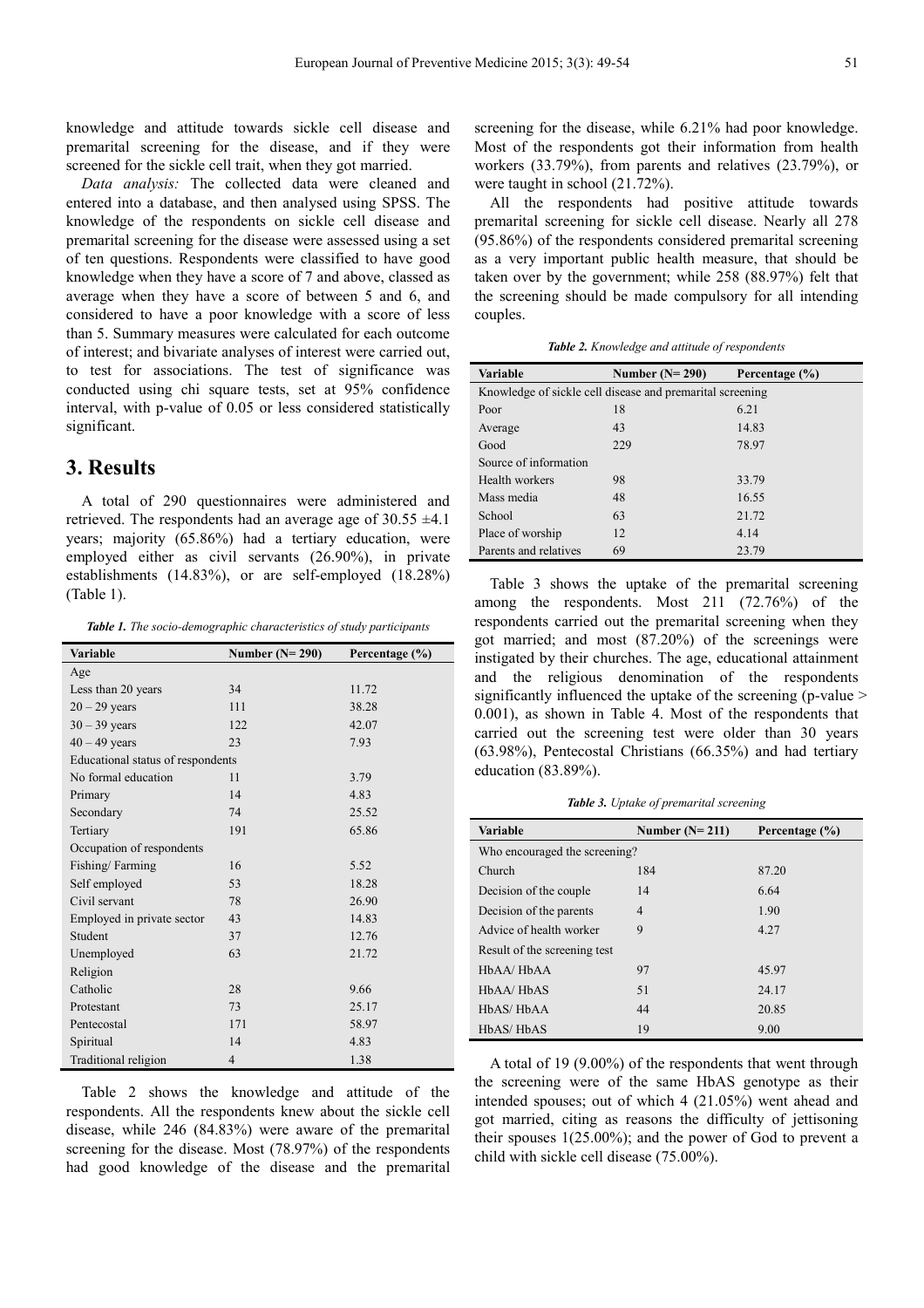|  | <b>Table 4.</b> Uptake of the premarital screening according to the educational |  |  |
|--|---------------------------------------------------------------------------------|--|--|
|  | status and religious denomination of respondents                                |  |  |

| Variable                          | Screened | Didn't screen  | <b>Total</b>   | p-value |
|-----------------------------------|----------|----------------|----------------|---------|
| Age                               |          |                |                |         |
| Less than 20 years                | $\theta$ | 34             | 34             |         |
| $20 - 29$ years                   | 76       | 35             | 111            | 0.000   |
| $30 - 39$ years                   | 119      | 3              | 122            |         |
| $40 - 49$ years                   | 16       | $\overline{7}$ | 23             |         |
| Educational status of respondents |          |                |                |         |
| No formal education               | $\theta$ | 11             | 11             |         |
| Primary                           |          | 13             | 14             | 0.000   |
| Secondary                         | 33       | 41             | 74             |         |
| Tertiary                          | 177      | 14             | 191            |         |
| Religion                          |          |                |                |         |
| Catholic                          | 17       | 11             | 28             |         |
| Protestant                        | 53       | 20             | 73             |         |
| Pentecostal                       | 140      | 31             | 171            | 0.000   |
| Spiritual                         |          | 13             | 14             |         |
| Traditional religion              | 0        | $\overline{4}$ | $\overline{4}$ |         |

# **4. Discussion**

The study showed that the respondents in a semi-urban, Christian community in south-south Nigeria have good knowledge of sickle cell disease, and the premarital screening for the disease; are positively disposed to the screening; and are patrons of the screening programme, even as the programme is not driven or provided by the government.

More than 75% of the respondents had good knowledge of sickle cell disease, and the premarital screening for the disease. This is comparable to the 78.9% recorded among undergraduate students in Benin, south-south Nigeria<sup>16</sup>, and the 80% recorded among youths in Yaba, a suburb of Lagos, Nigeria<sup>17</sup>. It is however higher than the levels recorded in various communities in the Middle East $^{18, 19}$ . The high level of knowledge of the respondents in our study can be attributed to their high educational status, as over 65% of them had tertiary education. It can also be attributed to the higher prevalence of sickle cell disease in Nigeria, and the fact that the respondents in our study are older, married and were already exposed to premarital screening, in course of their getting married.

Our study also showed the positive disposition of the respondents towards premarital screening of the sickle cell trait, as over 95% of the respondents considered the screening a very important public health measure, with over 85% of them recommending that it should be made compulsory by the government, for all intending couples. This is comparable to the levels recorded about the government-directed screening programme in Saudi Arabia<sup>18</sup> and Iran  $19$ . The positive attitude of the respondents of this study can be attributed to the fact that most of them are resident in their native community, and are active members of their extended families. They are therefore more likely to be aware of the health challenges of a child with sickle cell disease, and are therefore more favourably disposed to preventive measures against the disease  $16, 17$ .

The uptake of premarital screening among the respondents

of this study is high at 72.76%, even as the screening programme was mostly instigated by religious organizations, without the input or direction of the government. This level of uptake is however comparable to the statutory and government-directed screening programme of Saudi Arabia<sup>18</sup> and Iran  $19$ ; and can be attributed to the fact that the screening is made mandatory for all couples wishing to solemnize their marriage in most of the churches in the study community. Church wedding, especially in southern Nigeria is the most common way of contracting marriage, and is recognized by the Nigerian society and law to be binding. The insistence of the churches on screening for the sickle cell trait, before the church wedding therefore carries almost the same force as the statutory programmes of the countries of the Middle East<sup>18, 19</sup>.

Our study also showed that the age, educational attainment and the religious denomination of the respondents significantly influenced the uptake of the screening. The uptake was lower among the younger respondents. This is mainly because their marriages are often unplanned, and mostly follow the pregnancy of their spouse, in a society that tolerates premarital sex, has very low contraceptive use, but is seriously against having a child outside wedlock<sup>20</sup>. Marriages that took place as a result of pregnancy are not usually formalized in the church, and therefore do not offer the couples the opportunity to carry out the premarital screening for the sickle cell trait. Respondents with tertiary education in contrast, mostly have planned marriages, because they have the resources and time to seek out a spouse, and to fulfill the pre-nuptial requirements. This most likely explains why more than 90% of them carried out the screening test, when they got married.

Most of the respondents that carried out the premarital screening were Pentecostal Christians. This is because the Pentecostal churches are the initial champions of the screening, and are known to be more vehement in their demand for the test. However, in recent years, more Christian denominations have also made premarital screening, for the sickle cell trait mandatory, such that the test, even without the force of law has become a widely recognized and accepted part of prenuptial formalities in southern Nigeria.

A total of 9.00% of the respondents that went through the screening were of the same HbAS genotype as their intended spouses. This is however based on the subjective information provided by the respondents. It is much higher than the 1.01% recorded in the Saudi programme<sup>14</sup>, but can be explained by the higher prevalence of the sickle cell gene in Nigeria. Our study also did not find any of the respondents or their intended spouse with the homozygotic gene. This is in spite of the fact that the prevalence of sickle cell disease at birth in Nigeria is about 2%; but points to the prevailing high mortality rate among persons with sickle cell disease in Nigeria. A large prospective study carried out in the early 1970s in Nigeria – The Garki study had shown that the prevalence of sickle cell disease in Nigeria decrease from 2.1% among the newborns, to 0.4% in under-five children, and to 0.2% at age  $5 - 14$  years <sup>21</sup>.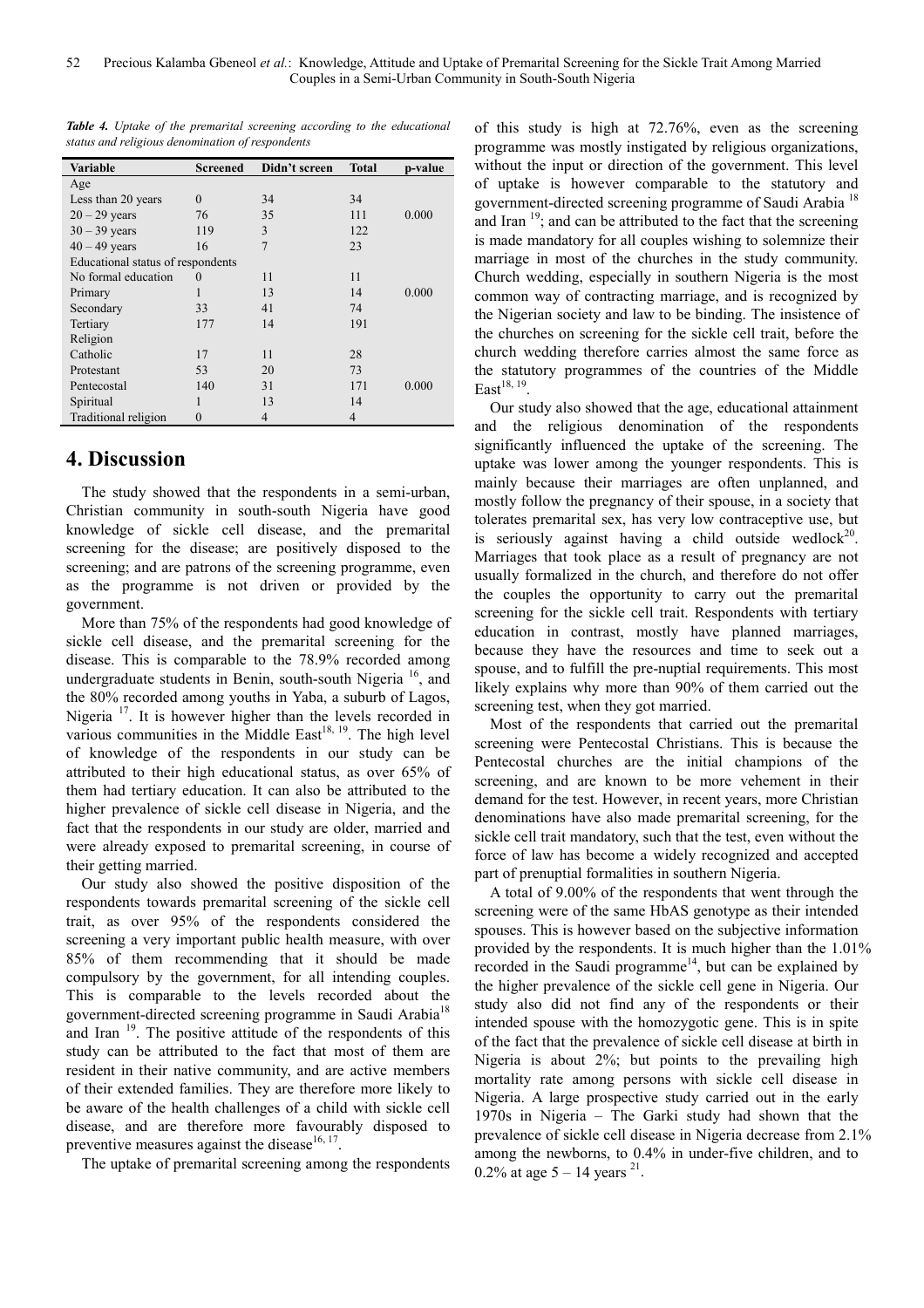Four (21.05%) out of the 19 respondents that have the same Hb AS gene as their intended spouse went ahead with the marriage. This is lower than the 90% recorded when the Saudi screening programme was first introduced, but comparable with the current level in the Saudi programme<sup>15</sup>. The at-risk couples that went ahead with the marriage in our study cited as reasons the difficulty of jettisoning their spouses, and the power of God to prevent a child with sickle cell disease. These reasons are similar to those given by the Saudis<sup>18</sup>. The Saudi health authorities were able to achieve a five-fold increase in the frequency of voluntary cancellations of at-risk marriage proposals, by placing emphasis on health education, genetic counselling and prenatal diagnosis <sup>16, 18, 22</sup>.

The health education of the public on genetics, manifestations and the prognosis of sickle cell disease would increase health literacy, reduce the belief in divine intervention, and increase the voluntary cancellation of atrisk marriage. This is where the government has to step in, as religious organizations, especially the Pentecostal Christians in Nigeria have a firm belief in miracle, and are therefore likely to encourage at-risk couples 'with the right faith' to go ahead with the marriage  $^{23}$ .

Genetic counselling would clearly spell out to the at-risk couple the probability of having a child with sickle cell disease, and the options for risk reduction <sup>24</sup>. Genetic counselling is another role that has to be taken up by the government. It would require that health workers with skills in genetic counselling are available in even primary health care facilities, to ensure that the services can easily be accessed. Genetic counselling however needs to be carried out as early as possible in the marriage process, to make it easier for at-risk couples to voluntarily break up. It has therefore been proposed that screening should be made mandatory for students, to ensure that the genotype is known long before marriage<sup>25</sup>.

Prenatal diagnosis and termination of pregnancy are the last option for the at-risk couple. It is widely accepted  $26$ , even in the highly conservative Muslim society <sup>19, 22</sup>; and makes it possible for the at-risk couple to have a normal reproductive activity  $27$ . It is however very technically challenging, as it requires highly specialized obstetric skills in ultrasound examination and fetal tissue sampling; and specialist cytogenetic and biochemical genetic diagnostic techniques <sup>24</sup>. It also carries a serious ethical burden, since it involves the termination of pregnancy. Prenatal diagnosis is also very expensive, and is currently affordable to only a minute proportion of those that require it in Nigeria<sup>28</sup>.

### **5. Conclusion**

The knowledge, attitude and uptake of premarital screening for sickle cell disease are high in this semi-urban, Christian community in south-south Nigeria, even as the screening programme is not driven or provided by the government. The input of the government is however required in encouraging the voluntary cancellation of at-risk marriages, by providing health education, genetic counselling

and prenatal diagnosis that the religious organizations that currently champion the premarital screening are not properly equipped to provide.

### **References**

- [1] Piel FB, Patil AP, Howes RE, Nyangiri OA, Gething PW, et al. Global distribution of the sickle cell gene and geographical confirmation of the malaria hypothesis. Nat Commun 2010; 1: 104.
- [2] World Health Organization. Sickle-cell anaemia: Report by the Secretariat. Provisional agenda item 11.4 for the Fifty-Ninth World Health Assembly held on 26<sup>th</sup> April, 2006. Geneva. WHO. A59/9: 1 – 5.
- [3] Rees DC, Williams TN, Gladwin MT. Sickle-cell disease. *Lancet* 2010; 376: 2018–31.
- [4] Williams TN, Obaro SK. Sickle cell disease and malaria morbidity: a tale with two tails. *Trends Parasitol* 2011; 27: 315–20.
- [5] Powars DR, Chan LS, Hiti A, Ramicone E, Johnson C. Outcome of sickle cell anemia: a 4-decade observational study of 1056 patients. Medicine (Baltimore. 2005;84 (6):363 – 376.
- [6] Mgbor N, Emodi I. Sensorineural hearing loss in Nigerian children with sickle cell disease. International Journal of Pediatric Otorhinolaryngology. 2004; 68: (11):1413 – 1416.
- [7] Adegoke SA, Adeodu OO, Adekile AD. Sickle cell disease clinical phenotypes in children from South-Western, Nigeria. Niger J Clin Pract 2015; 18: 95 – 101.
- [8] Platt OS, Brambilla DJ, Rosse WF, Milner PF, Castro O, Steinberg MH, Klug PP. Mortality in sickle cell disease. Life expectancy and risk factors for early death. N Engl J Med. 1994; 330 (23): 1639 – 1644.
- [9] Grosse SD, Odame I, Atrash HK, Amendah DD, Piel FB, et al. Sickle cell disease in Africa: a neglected cause of early childhood mortality. Am J Prev Med 2011; 41: S398–S405.
- [10] World Health Organization. Sickle cell disorder in the African Region: Current situation and the way forward. World Health Organization Regional Committee for Africa. AFR/ RC56/17- 2006.
- [11] Weatherall DJ. The challenge of haemoglobinopathies in resource-poor countries. Br J Haematol 2011; 154: 736–744.
- [12] Piel FB, Hay SI, Gupta S, Weatherall DJ, Williams TN (2013) Global Burden of Sickle Cell Anaemia in Children under Five, 2010–2050: Modelling Based on Demographics, Excess Mortality, and Interventions. PLoS Med 10(7): e1001484. doi:10.1371/journal.pmed.1001484
- [13] Abdel-Meguid N, Zaki MS, Hammad SA. Premarital genetic investigations: effect of genetic counseling. Eastern Mediterranean Health Journal 2000; 6 (4): 652 – 660.
- [14] AlHamdan NA, AlMazrou YY, AlSwaidi FM, Choudary AJ. Premarital screening for thalassemia and sickle cell disease in Saudi Arabia. *Genetic Medical, 2007; 9*(6): 372 – 377.
- [15] Memish ZA, Saeedi MY. Sixyear outcome of the national premarital screening and genetic counseling program for sickle cell disease and beta thalassemia in Saudi Arabia. Ann Saudi Med. 2011; 31: 229 –235.